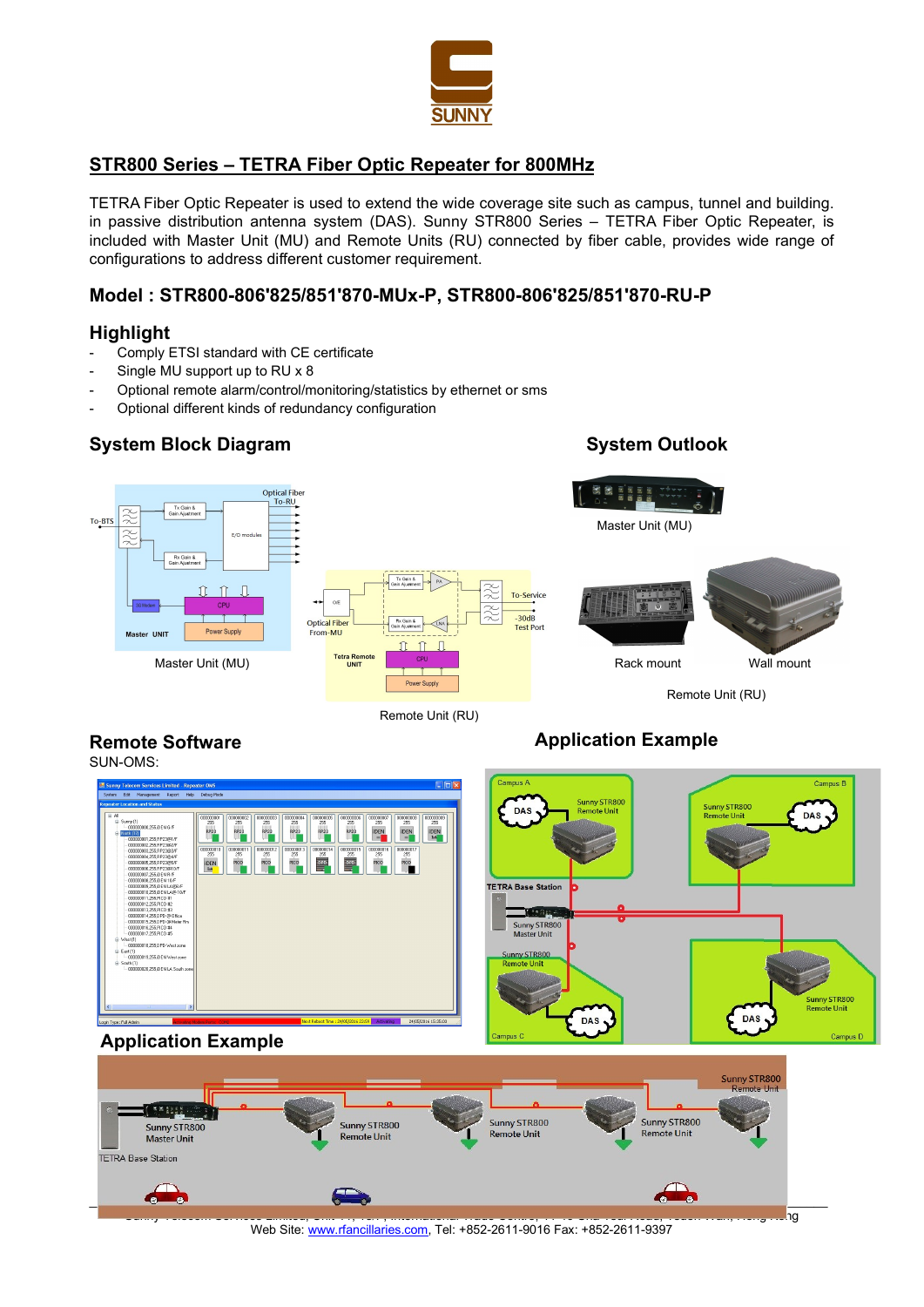

### MU Electrical Specifications

| <b>Items</b>                                         | <b>Uplink</b>                                                                                               | <b>Downlink</b>                                                                                                                                        |
|------------------------------------------------------|-------------------------------------------------------------------------------------------------------------|--------------------------------------------------------------------------------------------------------------------------------------------------------|
| <b>Working Frequency</b>                             | 806-825MHz                                                                                                  | 851-870MHz                                                                                                                                             |
| <b>RF Output Level</b>                               | $-5\pm2$ d $Bm$                                                                                             |                                                                                                                                                        |
| Max. RF input without damage                         |                                                                                                             | 0dBm                                                                                                                                                   |
| Input Sensitivity                                    |                                                                                                             | $\geq -45$ dBm                                                                                                                                         |
| <b>VSWR</b>                                          | $\leq 1.5$                                                                                                  |                                                                                                                                                        |
| Compliance                                           | Radio: ETSI TS101 789, EN300 392, EN300 394, EN303 035<br>EMC: EN301 489, Safety: EN60950, Health: EN 50385 |                                                                                                                                                        |
| <b>MU Optical Specifications</b>                     |                                                                                                             |                                                                                                                                                        |
| <b>Items</b>                                         | <b>Uplink</b>                                                                                               | <b>Downlink</b>                                                                                                                                        |
| Optical Output Power                                 |                                                                                                             | $-4\negmedspace\negmedspace\negmedspace$ -4 $\negmedspace\negmedspace\negmedspace\negmedspace\negmedspace\negmedspace\negthinspace\negthinspace 0$ dBm |
| Optical Max. Input power                             | $0.5$ d $Bm$                                                                                                |                                                                                                                                                        |
| Optical Min. Input power                             | $-14dBm$                                                                                                    |                                                                                                                                                        |
| Optical wavelength                                   | 1270nm                                                                                                      | 1330nm                                                                                                                                                 |
| <b>Optical Loss</b>                                  | ≤10dB                                                                                                       |                                                                                                                                                        |
| <b>Optical Connector</b>                             | FC/APC (Single Mode Duplex)                                                                                 |                                                                                                                                                        |
| Number of Optical Ports                              | 1-8 (subjected to nos of RUs connected with MU)                                                             |                                                                                                                                                        |
| <b>MU Power Supply and Mechanical Specifications</b> |                                                                                                             |                                                                                                                                                        |
| <b>RF Connector</b>                                  | N-Female, 50ohm*                                                                                            |                                                                                                                                                        |
| <b>Operating Temperature</b>                         | $-5 - +45$ °C                                                                                               |                                                                                                                                                        |
| <b>Operating Humidity</b>                            | ≤85%                                                                                                        |                                                                                                                                                        |
| <b>MTBF</b>                                          | ≥100000 hours                                                                                               |                                                                                                                                                        |
| Power Supply                                         | AC220V±60V.45~55Hz                                                                                          |                                                                                                                                                        |
|                                                      |                                                                                                             | OR -48V DC (option STR800-DC)                                                                                                                          |
| Max. Power Consumption                               | ≤50W                                                                                                        |                                                                                                                                                        |
| <b>Heat Dissipation</b>                              | ≤40W                                                                                                        |                                                                                                                                                        |
| <b>Environmental Class</b>                           | IP20                                                                                                        |                                                                                                                                                        |
| <b>Monitor Interface</b>                             | RS232/USB (Standard)                                                                                        |                                                                                                                                                        |
|                                                      |                                                                                                             | Wireless Modem (option STR800-RFM, STR800-WD)                                                                                                          |
|                                                      |                                                                                                             | Ethernet (option STR800-ETH)                                                                                                                           |
| Alarm Type                                           | No AC Power, Over Temperature, Low RF Downlink Power, RU Optical link Failed                                |                                                                                                                                                        |
| <b>Dimension</b>                                     | 2U (19" rack mount, 500mm depth)                                                                            |                                                                                                                                                        |
| Weight                                               | 10kg                                                                                                        |                                                                                                                                                        |

#### RU Electrical Specifications

| Items                        | <b>Uplink</b>                                                                                               | <b>Downlink</b> |
|------------------------------|-------------------------------------------------------------------------------------------------------------|-----------------|
| <b>Working Frequency</b>     | 806-825MHz                                                                                                  | 851-870MHz      |
| Max. Output Power            |                                                                                                             | $37\pm2$ dBm    |
|                              |                                                                                                             | $40\pm2$ dBm    |
|                              |                                                                                                             | $43\pm2$ dBm    |
| Max. Gain                    | $53\pm3$ dB                                                                                                 | 55±3dB          |
| Intermodulation attenuation^ |                                                                                                             | ≤-60dBc         |
| Max. Input without damage    | $\leq$ -10dBm                                                                                               |                 |
| <b>Input Sensitivity</b>     | $\geq$ -120dBm                                                                                              |                 |
| Noise Figure                 | $\leq$ 5dB                                                                                                  |                 |
| Gain Adjustable Range/Step   | $\geq$ 25dB@1dB/step                                                                                        |                 |
| <b>Time Delav</b>            | $\leq$ 2us                                                                                                  |                 |
| Ripple                       | ≤2dB                                                                                                        |                 |
| <b>ALC</b>                   | ∧Po≤±1 dBm                                                                                                  |                 |
| <b>VSWR</b>                  | $\leq 1.5$                                                                                                  |                 |
| Compliance                   | Radio: ETSI TS101 789, EN300 392, EN300 394, EN303 035<br>EMC: EN301 489, Safety: EN60950, Health: EN 50385 |                 |

### RU Optical Specifications

| <b>Items</b>                | <b>Uplink</b>                                                                                                                                          | <b>Downlink</b>    |
|-----------------------------|--------------------------------------------------------------------------------------------------------------------------------------------------------|--------------------|
| <b>Optical Output Power</b> | $-4\negmedspace\negmedspace\negmedspace$ -4 $\negmedspace\negmedspace\negmedspace\negmedspace\negmedspace\negthinspace\negthinspace 0$ d $\mathsf{Bm}$ |                    |
| Optical Max. Input power    |                                                                                                                                                        | $+0.5$ d $Bm$      |
| Optical Min. Input power    |                                                                                                                                                        | $-14$ d $Bm$       |
| Optical wavelength          | 1270 <sub>nm</sub>                                                                                                                                     | 1330 <sub>nm</sub> |
| <b>Optical Loss</b>         |                                                                                                                                                        | ≤10dB              |
| <b>Optical Connector</b>    | FC/APC (Single Mode Duplex)                                                                                                                            |                    |
| Numbers Of Optical Ports    |                                                                                                                                                        |                    |